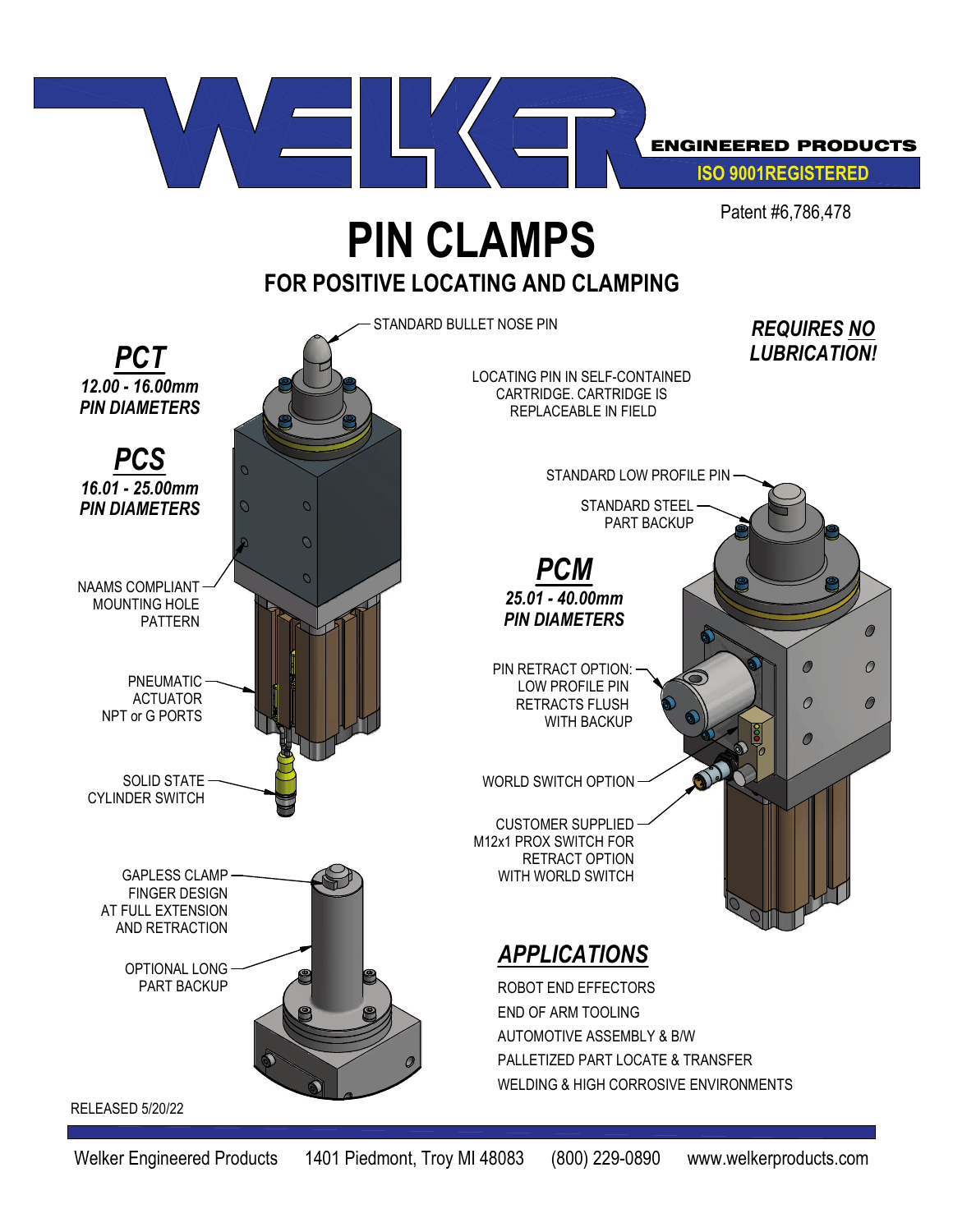## **PIN CLAMP WORKSHEET**

| Station #<br>Project                                                                                                                                                                                                                                                                                                                                                     |                       |               |                                           | Date       |                                                                  |
|--------------------------------------------------------------------------------------------------------------------------------------------------------------------------------------------------------------------------------------------------------------------------------------------------------------------------------------------------------------------------|-----------------------|---------------|-------------------------------------------|------------|------------------------------------------------------------------|
| Customer                                                                                                                                                                                                                                                                                                                                                                 |                       | Contact       | Email                                     |            | Phone                                                            |
| <b>NOMINAL HOLE DIAMETER:</b>                                                                                                                                                                                                                                                                                                                                            |                       |               | Tolerance $\pm$                           |            |                                                                  |
|                                                                                                                                                                                                                                                                                                                                                                          | Single Metal          | Thickness:    |                                           |            |                                                                  |
|                                                                                                                                                                                                                                                                                                                                                                          | <b>Multiple Metal</b> | Quantity:     | Overall thickness:                        |            |                                                                  |
| Will the pin be in geo holes in multiple metal pieces?                                                                                                                                                                                                                                                                                                                   |                       |               |                                           | Yes        | <b>No</b>                                                        |
| <b>RECOMMENDED PIN DIAMETER:</b>                                                                                                                                                                                                                                                                                                                                         |                       | Series        | Application                               | Pin sizing |                                                                  |
|                                                                                                                                                                                                                                                                                                                                                                          |                       | PCS, PCT, PCM | geo                                       |            | 0.15mm under minimum                                             |
|                                                                                                                                                                                                                                                                                                                                                                          |                       | PCS, PCT, PCM | material handling                         |            | 0.5mm under minimum                                              |
| <b>FINGER &amp; PIN CLAMP ORIENTATION</b><br>PIN CLAMP MOUNTED HORIZONTALLY:                                                                                                                                                                                                                                                                                             |                       |               | PIN CLAMP MOUNTED INVERTED OR VERTICALLY: |            |                                                                  |
| FINGERS MUST-<br><b>EXTEND PARALLEL</b><br>TO FLOOR<br>Ō<br>ъ                                                                                                                                                                                                                                                                                                            | П<br><b>MOUNT</b>     |               |                                           | $\bullet$  | <b>FINGERS MAY EXTEND</b><br>IN EITHER DIRECTION<br><b>MOUNT</b> |
| $FLOOR -$                                                                                                                                                                                                                                                                                                                                                                |                       |               | FLOOR-                                    |            |                                                                  |
| Part # $\qquad \qquad \qquad$ $\qquad \qquad$ $\qquad \qquad$ $\qquad \qquad$ $\qquad \qquad$ $\qquad \qquad$ $\qquad \qquad$ $\qquad \qquad$ $\qquad \qquad$ $\qquad \qquad$ $\qquad$ $\qquad \qquad$ $\qquad$ $\qquad$ $\qquad$ $\qquad$ $\qquad$ $\qquad$ $\qquad$ $\qquad$ $\qquad$ $\qquad$ $\qquad$ $\qquad$ $\qquad$ $\qquad$ $\qquad$ $\qquad$ $\qquad$ $\qquad$ |                       | Mounting      | Horizontal                                |            | Vertical or inverted                                             |
|                                                                                                                                                                                                                                                                                                                                                                          |                       | Fingers       | @ 0°                                      | @ 90°      |                                                                  |
|                                                                                                                                                                                                                                                                                                                                                                          |                       | Mounting      | Horizontal                                |            | Vertical or inverted                                             |
|                                                                                                                                                                                                                                                                                                                                                                          |                       |               |                                           |            |                                                                  |
| Part#                                                                                                                                                                                                                                                                                                                                                                    |                       |               |                                           |            |                                                                  |
|                                                                                                                                                                                                                                                                                                                                                                          |                       | Fingers       | @ 0°                                      | @ 90°      |                                                                  |
| Part # 2008 Part # 2008 Part # 2008 Part # 2008 Part # 2008 Part # 2008 Part # 2008 Part # 2008 Part # 2008 Par                                                                                                                                                                                                                                                          |                       | Mounting      | Horizontal                                |            | Vertical or inverted                                             |
|                                                                                                                                                                                                                                                                                                                                                                          |                       | Fingers       | @0°                                       | @ 90°      |                                                                  |
|                                                                                                                                                                                                                                                                                                                                                                          |                       |               |                                           |            |                                                                  |
|                                                                                                                                                                                                                                                                                                                                                                          |                       |               |                                           |            | (DO NOT SCALE DRAWING)                                           |
|                                                                                                                                                                                                                                                                                                                                                                          |                       |               |                                           |            | VERKER<br><b>ENGINEERED PRODUCTS</b>                             |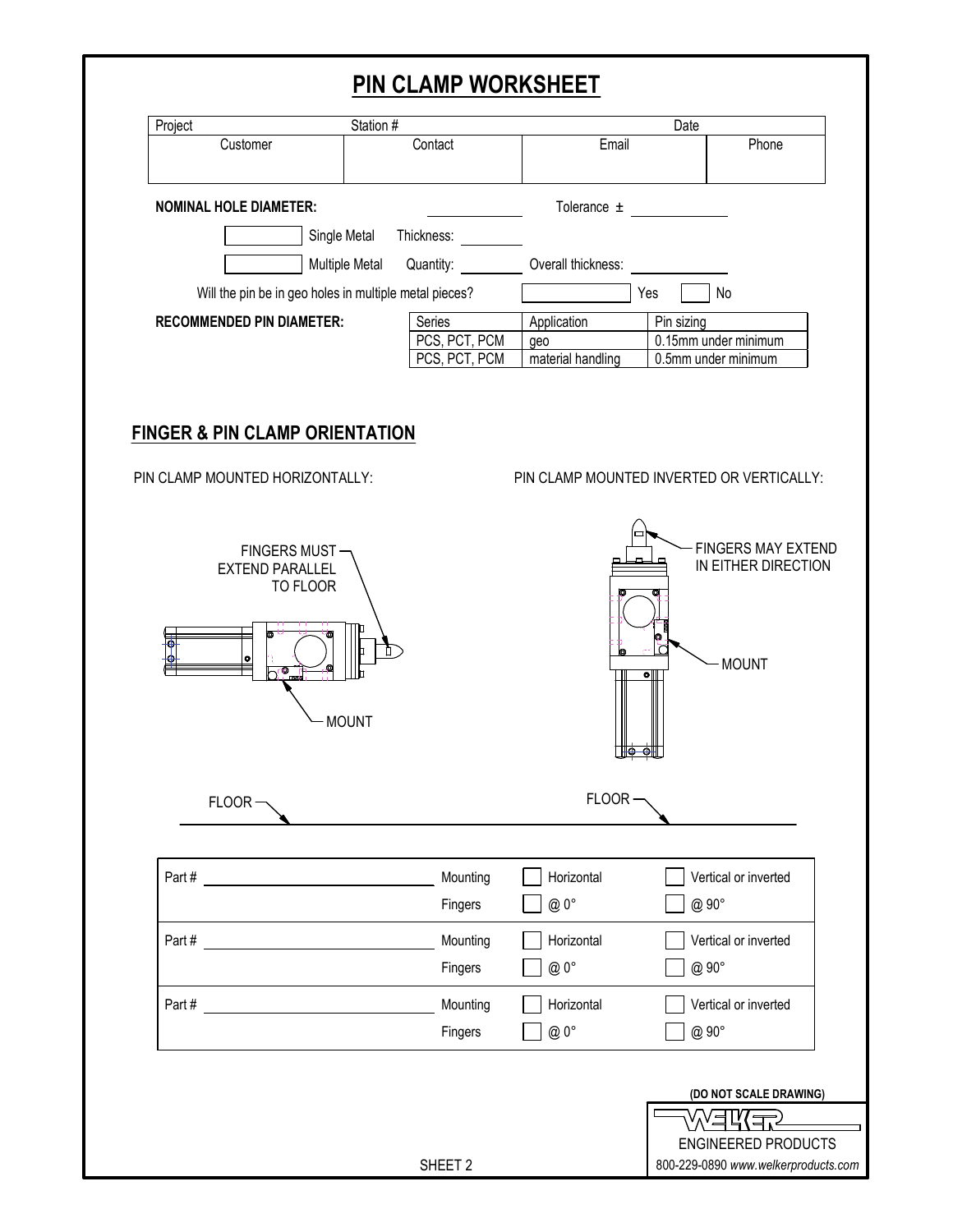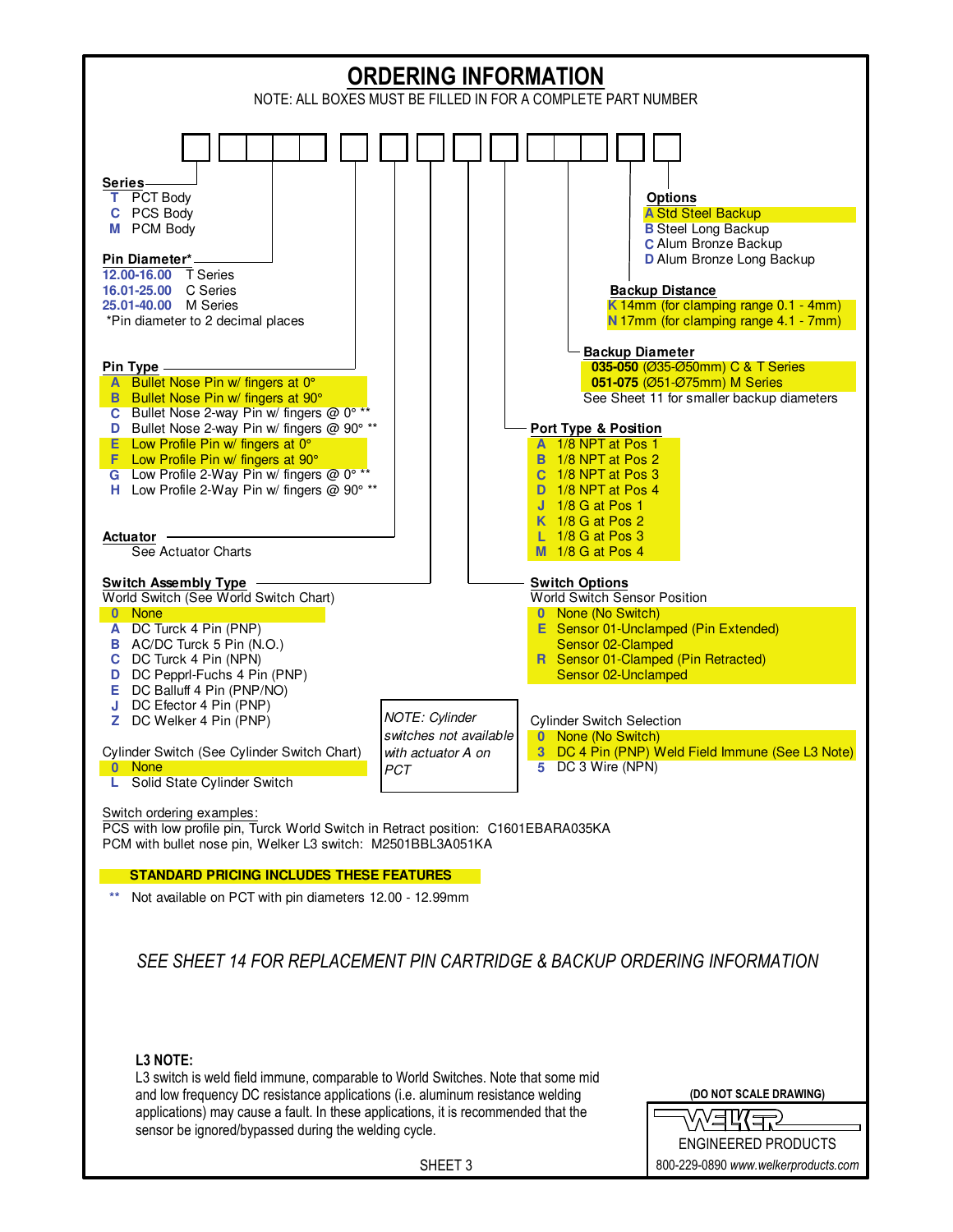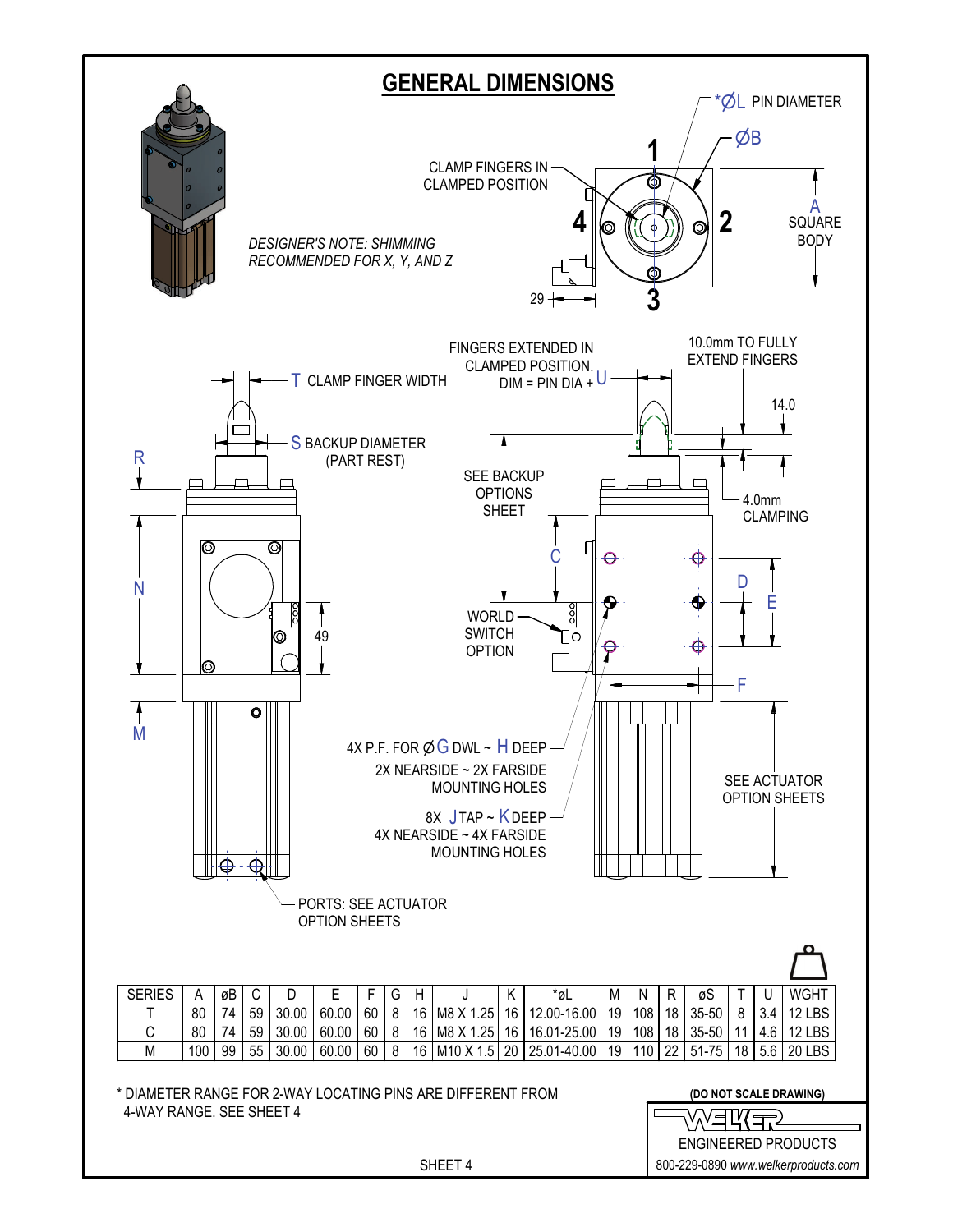

800-229-0890 *www.welkerproducts.com*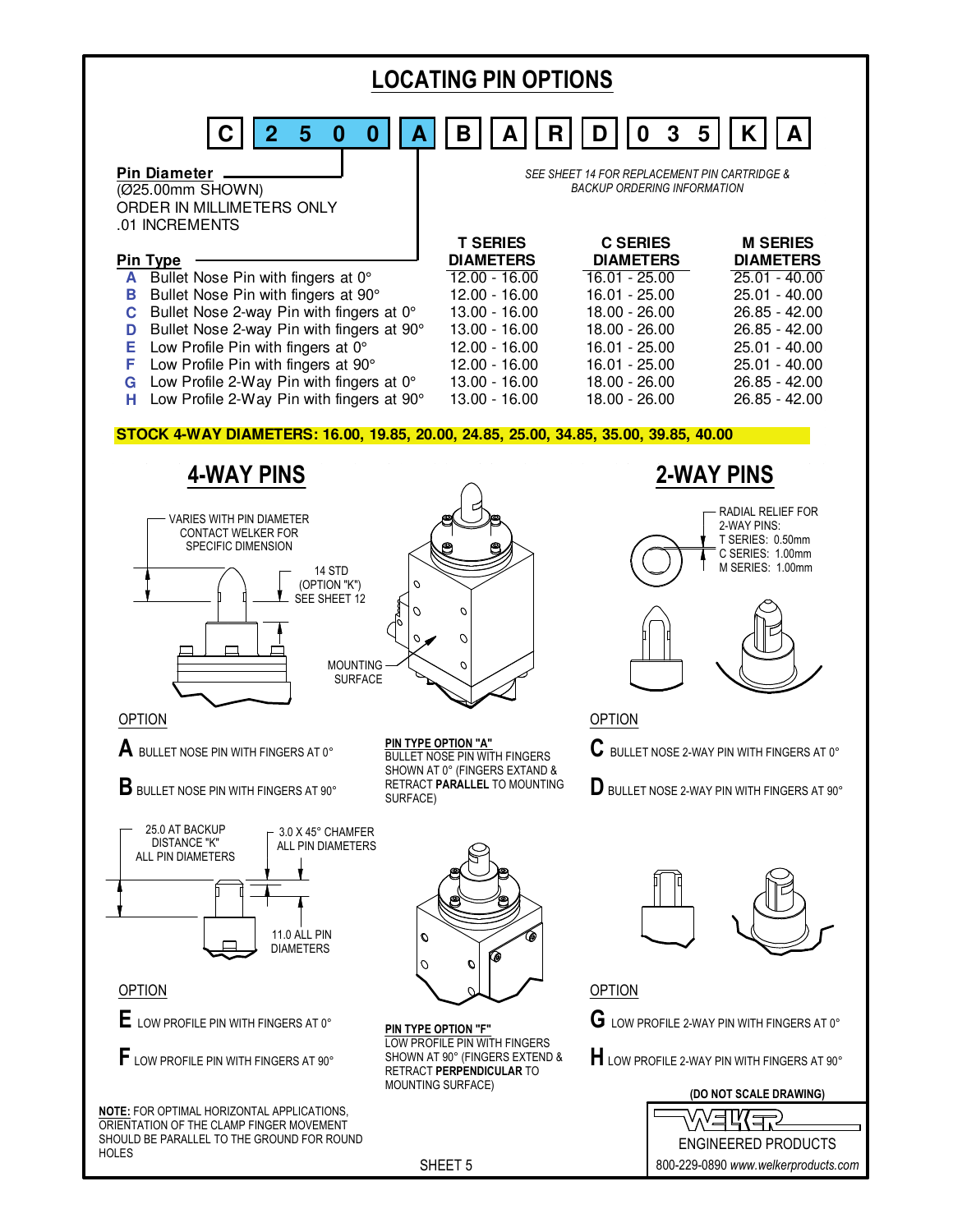| <b>Series</b>                         | 5<br>3<br>5<br>R.<br>Β<br>0<br>A<br><b>Port Type &amp; Position</b><br>Actuator-         |  |  |  |  |
|---------------------------------------|------------------------------------------------------------------------------------------|--|--|--|--|
| PCT Body<br>PCS Body<br>PCM Body<br>M | <b>NOTES: ALL ACTUATORS</b>                                                              |  |  |  |  |
|                                       | AT LOSS OF AIR PRESSURE, SPRING ASSIST WILL MAINTAIN 50 LBS. OF CONSTANT CLAMP PRESSURE. |  |  |  |  |
|                                       | FOR INVERTED APPLICATIONS, PART WEIGHT MUST NOT EXCEED 50 LBS.                           |  |  |  |  |
|                                       | NORMAL OPERATING TEMPERATURE FOR ALL ACTUATORS IS -10° TO 165°F, -23 TO 74°C             |  |  |  |  |

|                                                                         |                                           | <b>CLAMP FORCE (LBS.)</b><br>(INCLUDES SPRING PRESSURE) |
|-------------------------------------------------------------------------|-------------------------------------------|---------------------------------------------------------|
| <b>DESCRIPTION</b>                                                      | <b>PORTS</b>                              | 60 PSI                                                  |
| А<br><b>DOUBLE ACTING 40mm BORE</b>                                     |                                           | 50                                                      |
| <b>SINGLE ACTING 50mm BORE,</b><br>В<br><b>SPRING CLAMP</b>             | <b>1/8" NPT</b><br>or<br>G <sub>1/8</sub> | 50                                                      |
| <b>SINGLE ACTING 50mm BORE,</b><br><b>SPRING CLAMP, RETRACTABLE PIN</b> |                                           | 50                                                      |

## **PCS & PCM ACTUATOR INFORMATION**

|                    |                                                                   |                                           | <b>CLAMP FORCE (LBS.)</b>       |               |                |
|--------------------|-------------------------------------------------------------------|-------------------------------------------|---------------------------------|---------------|----------------|
|                    |                                                                   |                                           | <b>50mm BORE ACTUATOR</b>       |               |                |
|                    |                                                                   |                                           | <b>INCLUDES SPRING PRESSURE</b> |               |                |
| <b>DESCRIPTION</b> |                                                                   | <b>PORTS</b>                              | 60 PSI                          | <b>80 PSI</b> | <b>100 PSI</b> |
| В                  | <b>DOUBLE ACTING 50mm BORE</b><br><b>WITH SPRING ASSIST</b>       | <b>1/8" NPT</b><br>or<br>G <sub>1/8</sub> | 220                             | 277           | 333            |
|                    | DOUBLE ACTING 50mm BORE,<br><b>SPRING ASSIST, RETRACTABLE PIN</b> |                                           | 220                             | 277           | 333            |

**PORT TYPE & POSITION**

ENGINEERED PRODUCTS 800-229-0890 *www.welkerproducts.com*

┱

**(DO NOT SCALE DRAWING)**

**TOP VIEW: PORT LOCATION**

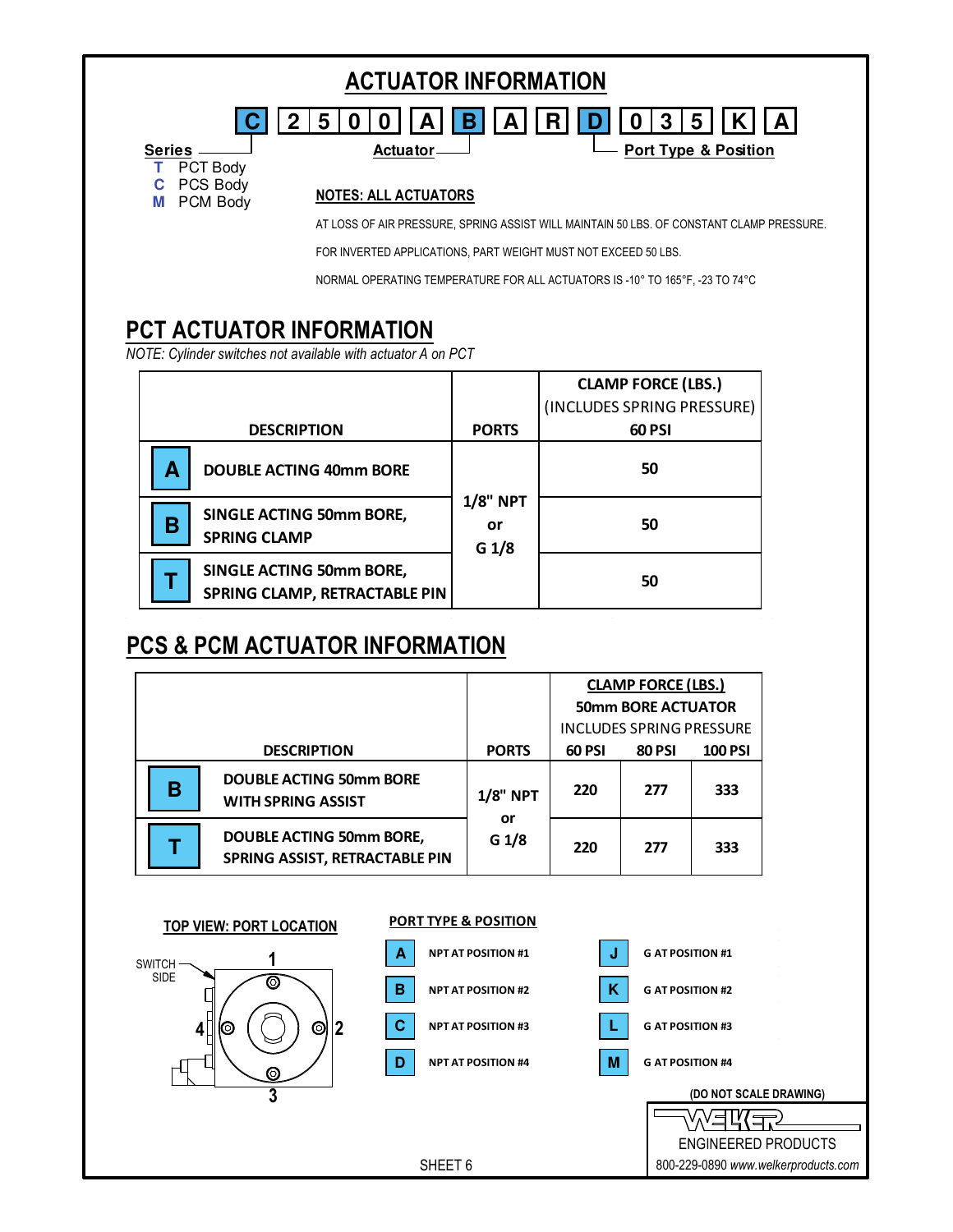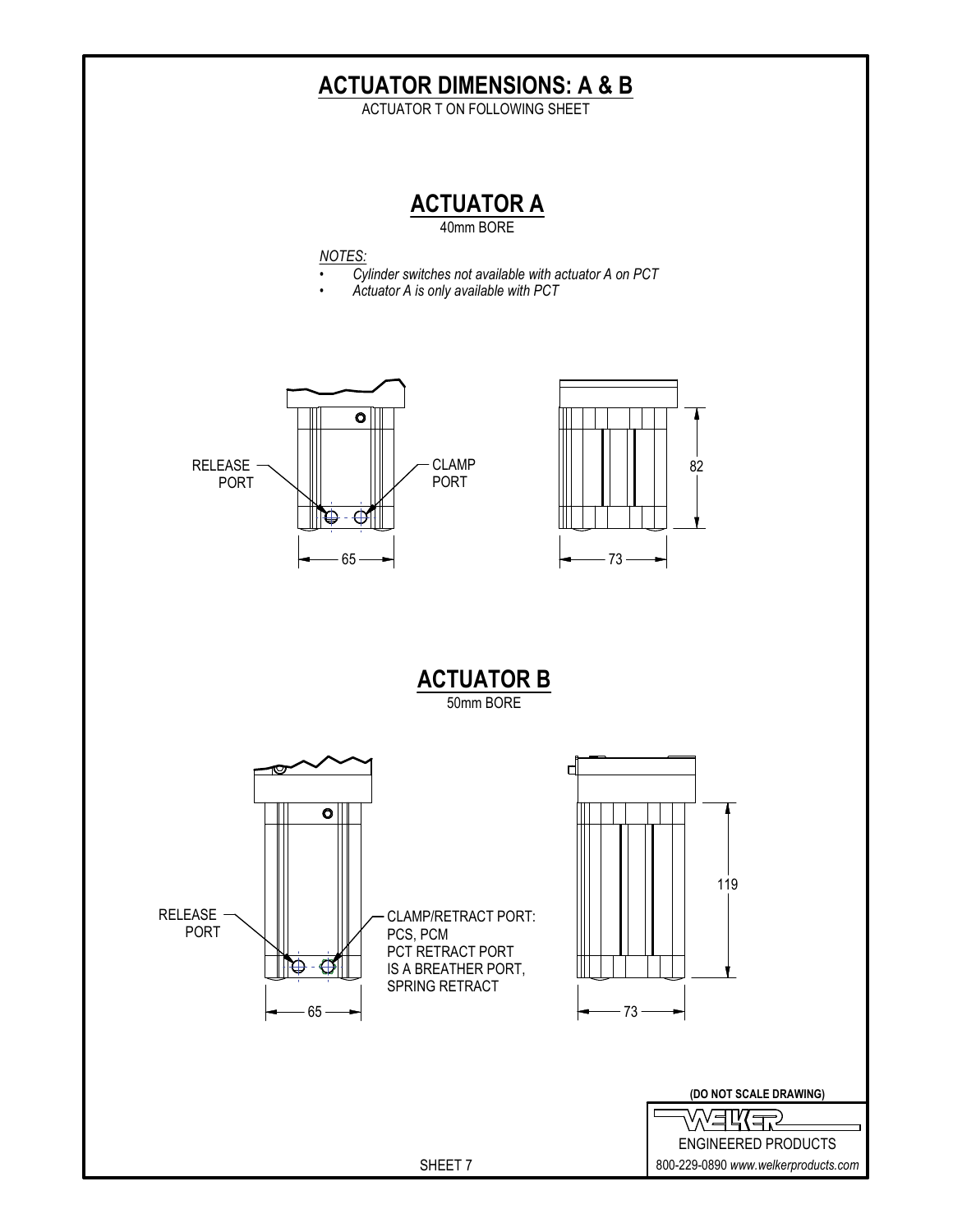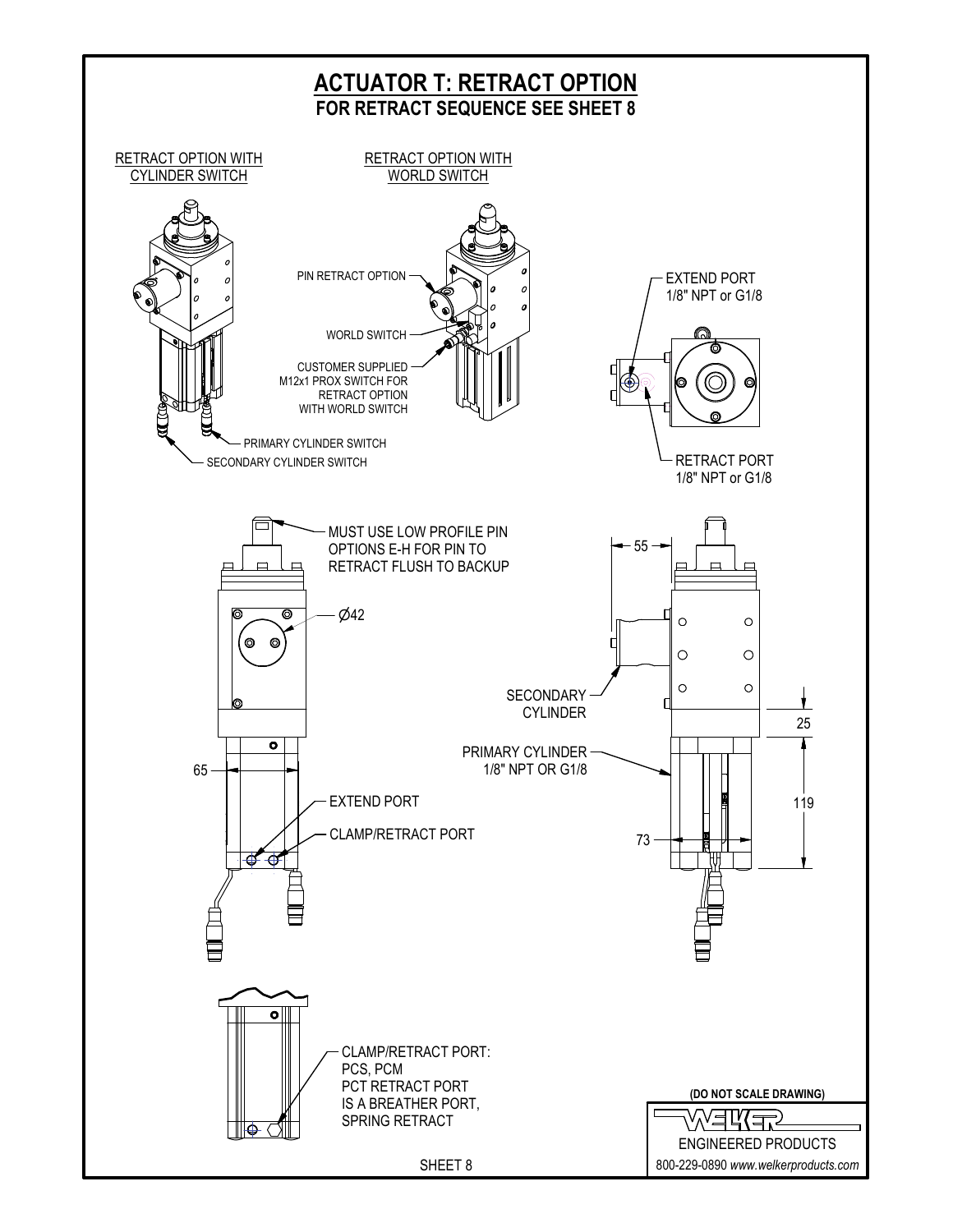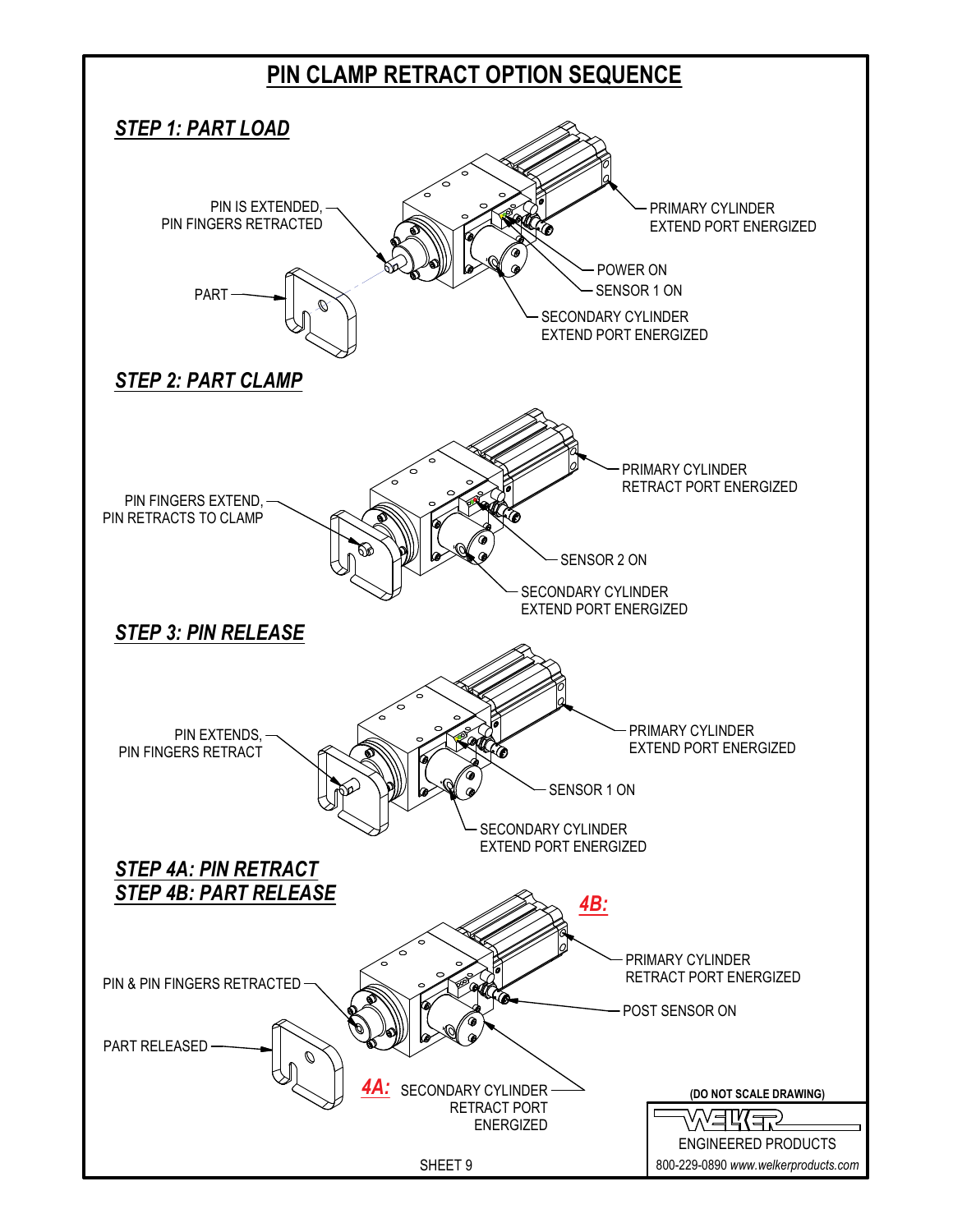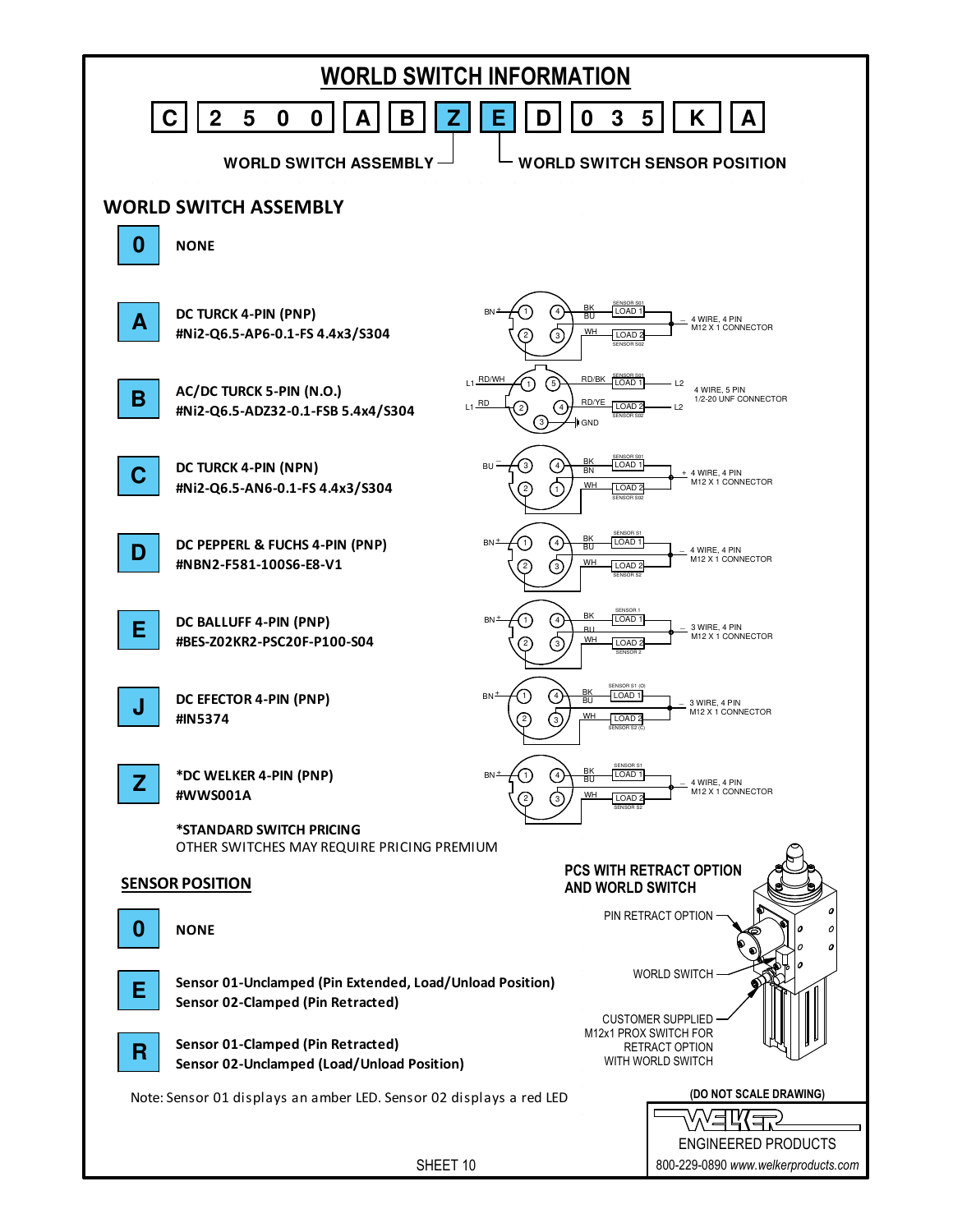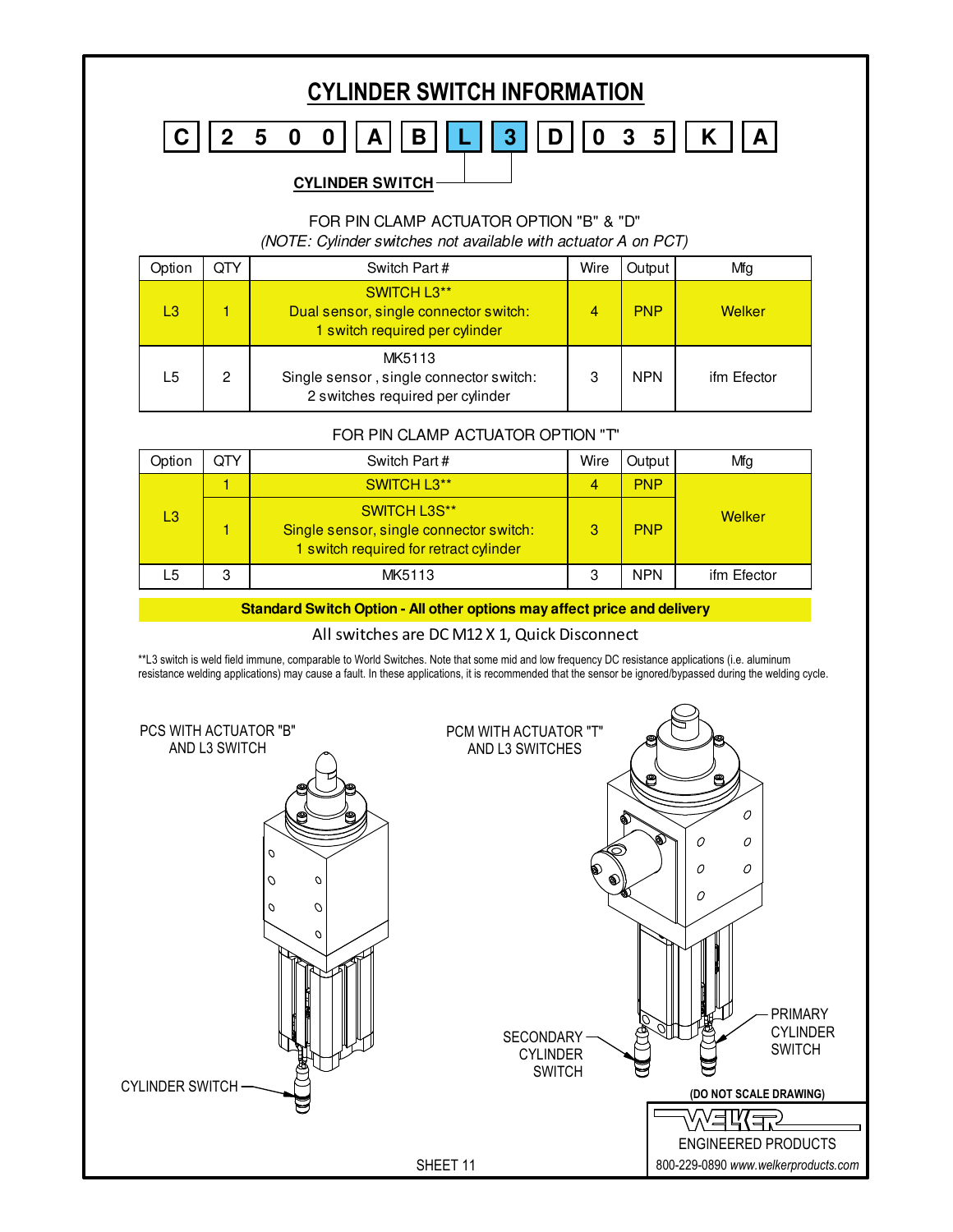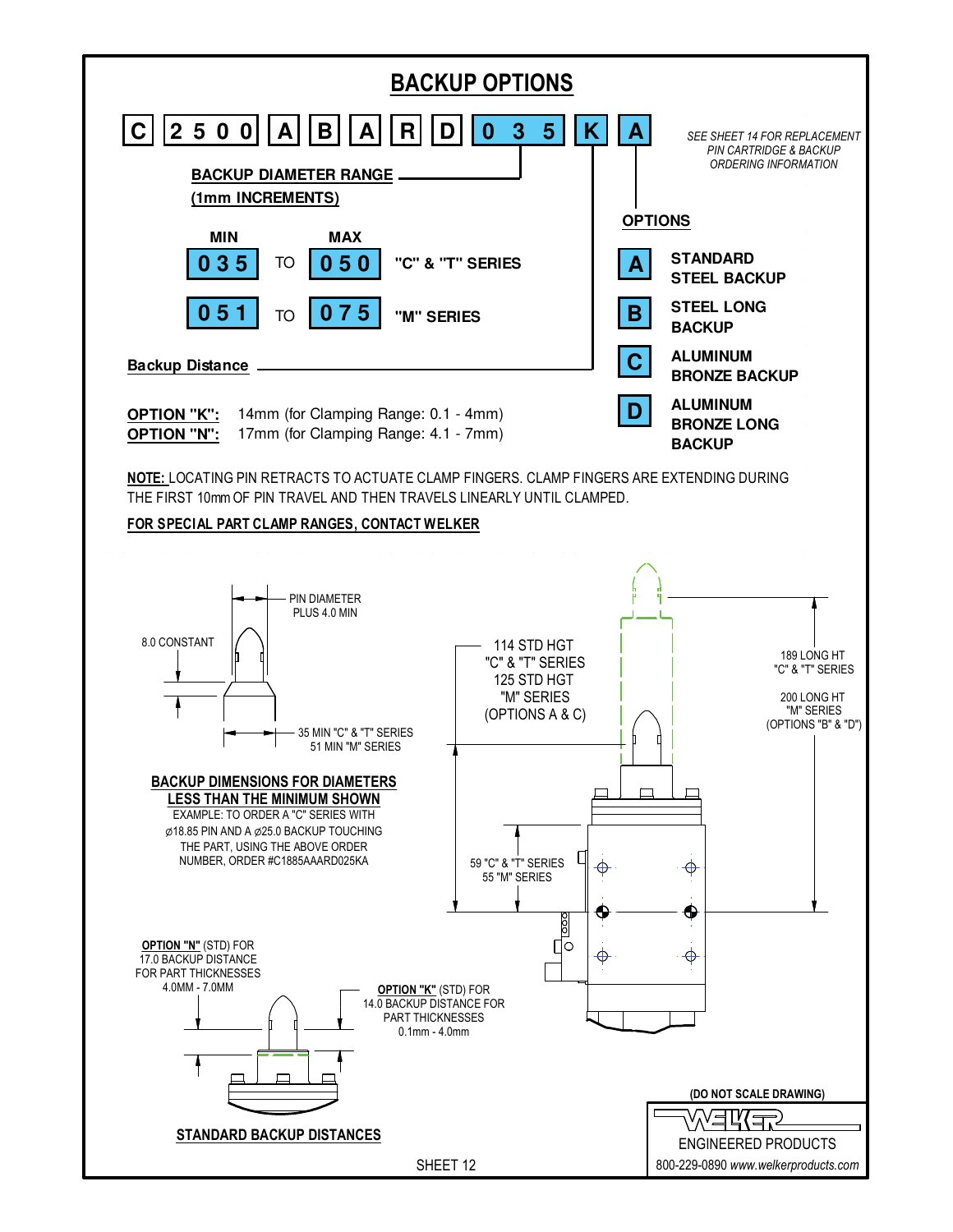## PIN CLAMP DESIGN GUIDELINES

1. FOR HORIZONTAL APPLICATIONS, ORIENTATION OF THE CLAMP FINGER MOVEMENT SHOULD BE PARALLEL TO THE GROUND FOR ROUND HOLES. SEE GENERAL DIMENSION SHEET FOR MAXIMUM SIDE LOADS.

2. PROXIMITY OF SOME WELD APPLICATIONS TO THE PIN CLAMP COULD AFFECT THE LIFE OF THE PIN AND CLAMP FINGERS.

3. IMPACT LOADING AND EXCESSIVE SIDE LOADING MUST BE AVOIDED. FOR ROBOTICS AND HARD AUTOMATION APPLICATIONS, THE LOCATING PINS NEED TO ENGAGE AND DISENGAGE AT LOAD AND UNLOAD.

4. WELKER ENGINEERED PRODUCTS DOES NOT RECOMMEND MORE THAN ONE 4-WAY AND ONE 2-WAY LOCATING DEVICE IN A COMMON GEO SETTING APPLICATION. PIN BIND AND EXCESSIVE SIDE LOAD MAY RESULT. IF A GEO SETTING APPLICATION REQUIRES MULTIPLE LOCATING DEVICES, CONTACT WELKER.

5. ALL PIN CLAMPS ARE DESIGNED TO BE OPERABLE UP TO 110 psi MAX.

6. PIN CLAMP PNEUMATIC ACTUATORS HAVE INTEGRATED FLOW RESTRICTIVE ORIFICES. FLOW CONTROLS ARE NOT REQUIRED.

## WARRANTY

WELKER ENGINEERED PRODUCTS WARRANTS TO ITS CUSTOMERS PURCHASING PIN CLAMPS MANUFACTURED BY WELKER THAT THESE UNITS ARE FREE FROM DEFECTS IN WORKMANSHIP AND MATERIALS. WELKER WARRANTS IT WILL REPAIR DEFECTS IN ITS MANUFACTURE DETERMINED BY WELKER TO HAVE OCCURRED AS A RESULT OF DEFECTIVE WORKMANSHIP AND /OR MATERIALS. THIS WARRANTY AUTOMATICALLY EXPIRES AT THE EARLIER OF THREE YEARS FROM THE DATE OF WELKER BEARING'S SHIPMENT OF THE PRODUCTS TO ITS CUSTOMER, OR THREE MILLION CYCLES. THE AFOREMENTIONED WARRANTY SHALL NOT APPLY IF WELKER DETERMINES THE PIN CLAMP(S) WERE MISAPPLIED, ABUSED, OR MODIFIED BY THE CUSTOMER. WITH THE EXCEPTION OF THE THREE YEAR OR THREE MILLION CYCLE WARRANTY ON DEFECTIVE WORKMANSHIP AND MATERIALS, WELKER BEARING MAKES NO EXPRESS WARRANTY, NO WARRANTY OF MERCHANTABILITY, NO WARRANTY OF FITNESS FOR A PARTICULAR PURPOSE AND NO WARRANTY WHICH EXTENDS BEYOND THIS WRITING ON WELKER MANUFACTURED PIN CLAMPS SOLD BY WELKER BEARING.

LOCATING PINS AND CLAMP FINGERS ARE CONSIDERED WEAR ITEMS AND AS SUCH ARE NOT INCLUDED IN THIS WARRANTY UNLESS THERE IS A MANUFACTURING DEFECT AS STATED ABOVE.

UNDER NO CIRCUMSTANCES SHALL WELKER BEARING BE LIABLE TO ANYONE FOR INCIDENTAL, CONSEQUENTIAL, EXEMPLARY, SPECIAL OR PUNITIVE DAMAGES WHETHER DIRECT OR INDIRECT, INCLUDING, BUT NOT LIMITED TO DOWN TIME, ARISING OUT OF OR RELATED TO ANY PRODUCTS SOLD OR MANUFACTURED BY WELKER ENGINEERED PRODUCTS.

ANY PRODUCT THOUGHT TO BE DEFECTIVE IN WORKMANSHIP OR MATERIALS MUST BE RETURNED TO WELKER FREIGHT PREPAID FOR EVALUATION. WELKER SHALL NOT BE LIABLE FOR LABOR COST INCURRED IN THE REMOVAL OF A PART, DEFECTIVE PART OR THE INSTALLATION OF ANY REPLACEMENT PART.

ALL PNEUMATIC PIN CLAMPS ARE SHIPPED WITH INTERNAL OR EXTERNAL FLOW RESTRICTORS. IF THESE RESTRICTORS ARE REMOVED OR BYPASSED, THE WARRANTY IS VOID.

**(DO NOT SCALE DRAWING)**

∑≠ਪ≤ ENGINEERED PRODUCTS 800-229-0890 *www.welkerproducts.com*